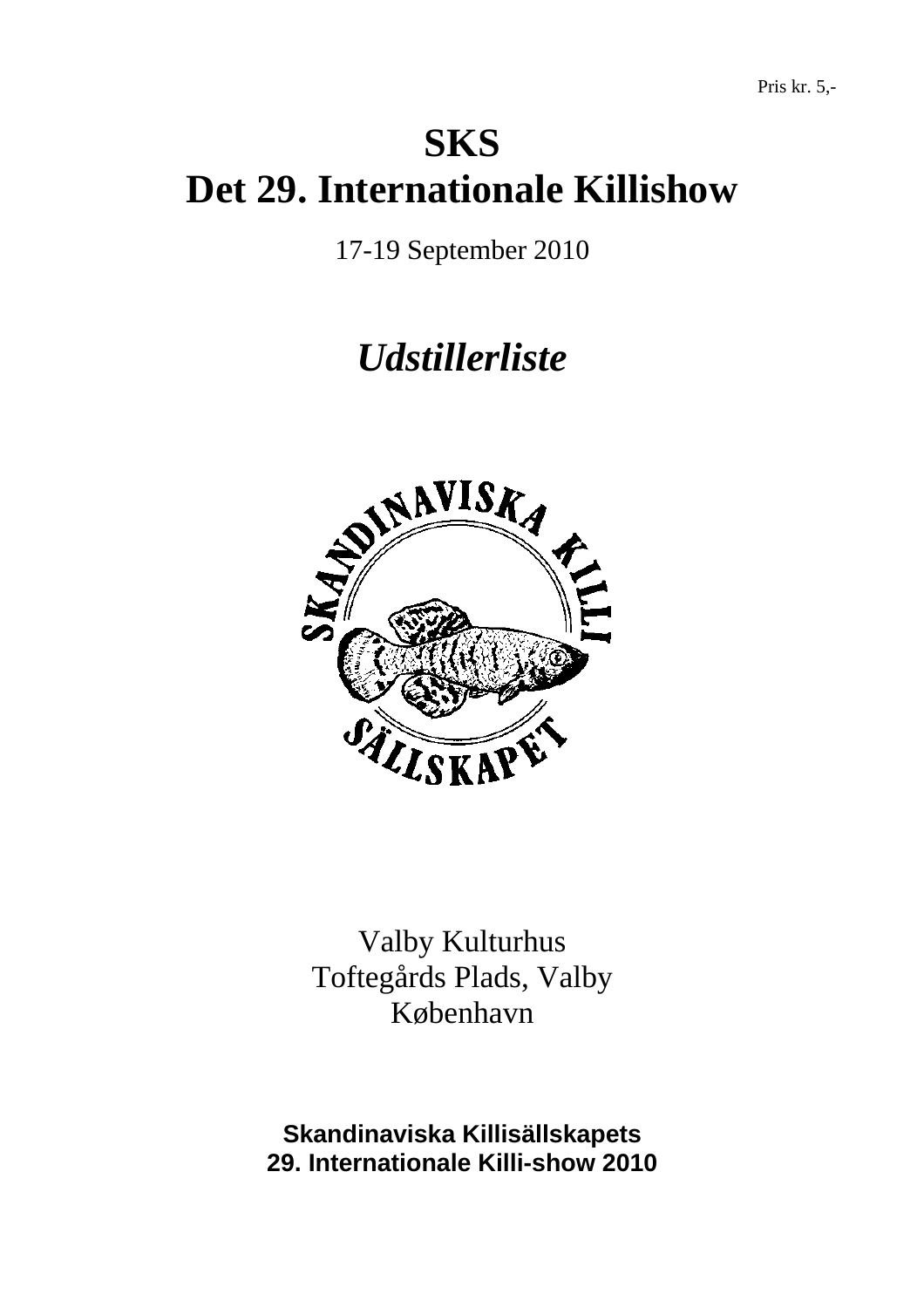## **Best Fish In Show**

**219 Moema quiii Poerto Maldondo K. Lüke DKG-D** 

#### **SKS Special Prize**

**302 Rivulus atratus Iquitos 2008 W. Baus SKS-D** 

### **CZKA Special Prize**

 ( for the best African fish in the show ) **407 Nothobranchius malaissei Sange DRCH 2008-06 A. Holst SKS DK** 

#### **EKC Special Prize**

( for most SKS entries in the show )

**Arvid Holst** 

#### **KCF Special Prize**

( for the best A. australe )

**830 Aphyosemion australe GLP 06-01 T. Nejlund SKS DK** 

### **SEK Special Prize**

( for the best Aphanius ) **103 Aphanius anatoliae anatoliae Mursal H. Meeus BKV B** 

### **WWW.Killiadictos.com Special Prize**

( for the best Fundulopanchax) **918 Fundulopanchax fallax CI 99 M. Carlsson SKS S** 

Listen er arrangeret i formatet: Nummer, Navn på fisk, Udstiller, Killiforening, Point, Præmie, Kommentar

The list has been arranged in the following format: Number, Name of the fish, Contributor, Killi association, Points, Prize, Comments

#### **Participating killi associations:**

- AKFB Association Killiphile Francophone de Belgique (Belgium)
- APK Assosiação Portuguese de Killifilia (Portugal)
- BKA British Killifish Association (England)
- BKV Belgische Killifish Vereniging (Belgium)
- DKG Deutsche Killifish Gemeinschaft (Germany)
- EKC El Killi Club (Spain)
- KCA Killi Club Argentina (Argentina)
- KFN Killifish Nederland (Netherland)
- SEK Sociedad Española de Killis (Spain)
- SKS Skandinaviska Killi Sällskapet (Scandinavia) www.Killiadictos.com

### **Water conditions at the Copenhagen Show: dH**° **21, pH 7,0 – 7,5**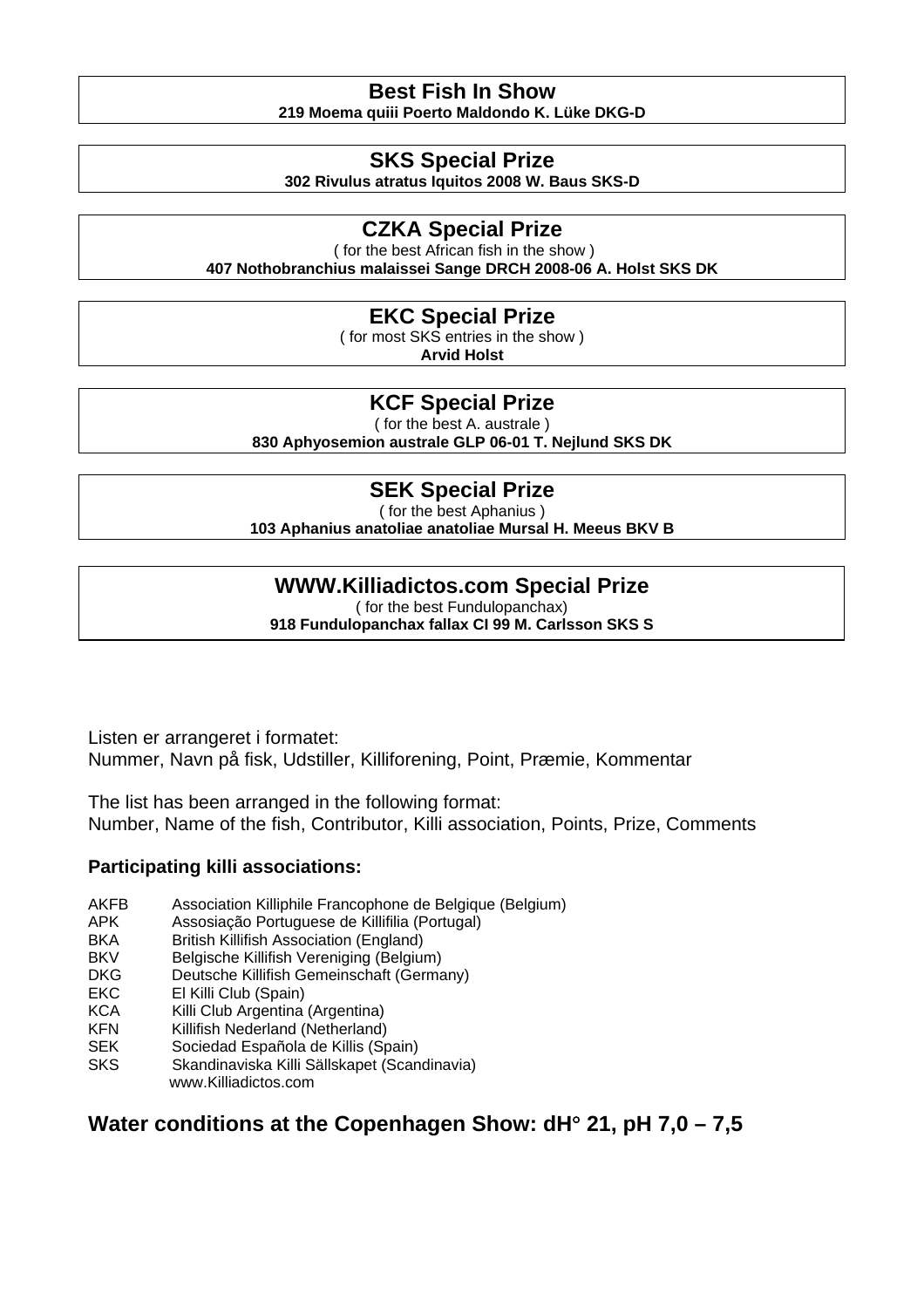### **Group 100**

#### *Fundulus, Cyprinodon, Jordanella, Aphanius, Valencia etc.*

|     | Judged by:<br><b>Anita Persson</b>                             | K. Petersen      |               |   |    |                              |
|-----|----------------------------------------------------------------|------------------|---------------|---|----|------------------------------|
| Nr. | <b>Name</b>                                                    | <b>Exhibitor</b> | Killi         |   |    | <b>Points Prize Comments</b> |
| 101 | Cyprinodon pecoensis 'Cottonwood Lake, Marsh Spring'           | M. Juhl          | <b>SKS-DK</b> | 9 |    |                              |
| 102 | Fundulus cingulatus                                            | M. Juhl          | SKS-DK        | 7 |    |                              |
| 103 | Aphanius anatoliae anatoliae 'Mursal'                          | H. Meeus         | <b>BKV-B</b>  | 9 | 1. |                              |
| 104 | Fundulus julisia                                               | M. Juhl          | <b>SKS-DK</b> | 6 |    |                              |
| 105 | Aphanius anatoliae transgrediens 'Acigöl, TUBC 08-3'           | M. Zapater       | SEK-E         | 7 |    |                              |
| 106 | Aphanius danfordii 'Kirsehir TUBCD 05-19'                      | M. Zapater       | SEK-E         | 7 |    |                              |
| 107 | Aphanius anatoliae anatoliae 'Yenice, TUBCD 05-20'             | J. P. Campo Fort | <b>SEK-E</b>  | 9 | 2. |                              |
| 108 | Fundulus cingulatus 'Pine Lodge Creek, BBMG 05'                | J. P. Campo Fort | SEK-E         | 7 |    |                              |
| 109 | Aphanius persicus 'Largo Maharlu, Iran'                        | J. P. Campo Fort | SEK-E         | 7 |    |                              |
| 110 | Aphanius anatoliae transgrediens 'Acigöl, TUBC 08-03'          | J. P. Campo Fort | SEK-E         | 7 |    |                              |
| 111 | Aphanius saourensis 'Mazzer'                                   | M. Zapater       | SEK-E         | 6 |    |                              |
| 112 | Aphanius anatoliae transgrediens 'Spring ESE Acigöl, TRM 2006' | J. Thorup        | <b>SKS-DK</b> | 8 |    |                              |
| 113 | Aphanius mento 'Kirkgöz, TRM 2009'                             | F. Milvertz      | <b>SKS-DK</b> | 7 |    | F1                           |
| 114 | Fundulus julisia                                               | M. Juhl          | SKS-DK        | 8 |    |                              |
| 115 | Aphanius dispar 'Abu Dhabi'                                    | H. Wischmann     | DKG-D         | 9 | 3. |                              |

### **Group 200**

#### *South American Annuals*

|     | Judged by:<br>J. Rosenstock                            | O. Roth          |               |                              |      |
|-----|--------------------------------------------------------|------------------|---------------|------------------------------|------|
| Nr. | <b>Name</b>                                            | <b>Exhibitor</b> | Killi         | <b>Points Prize Comments</b> |      |
| 201 | Simpsonichthys aff. notatus 'Villa Boa, NPCE BR 08-09' | S. Safial        | DKG-D         | 7                            |      |
| 202 | Austrolebias alexandri 'Camino Accesso'                | S. Safial        | DKG-D         | 8                            |      |
| 203 | Aphyolebias schleseri 'Rio Itaya f3, KCA 80-08'        | J. Benitez       | KCA-E         | 6                            |      |
| 204 | Nematolebias whitei                                    | A. Holst         | <b>SKS-DK</b> | 8                            |      |
| 205 | Simpsonichthys punctulatus 'Goias, NP2003-7'           | A. Holst         | <b>SKS-DK</b> | 7                            |      |
| 206 | Simpsonichthys fasciatus 'Unai, NP 03-07'              | A. Holst         | <b>SKS-DK</b> | 8                            | Trio |
|     |                                                        |                  |               |                              |      |

**17. september 2010 Page 2 of 11**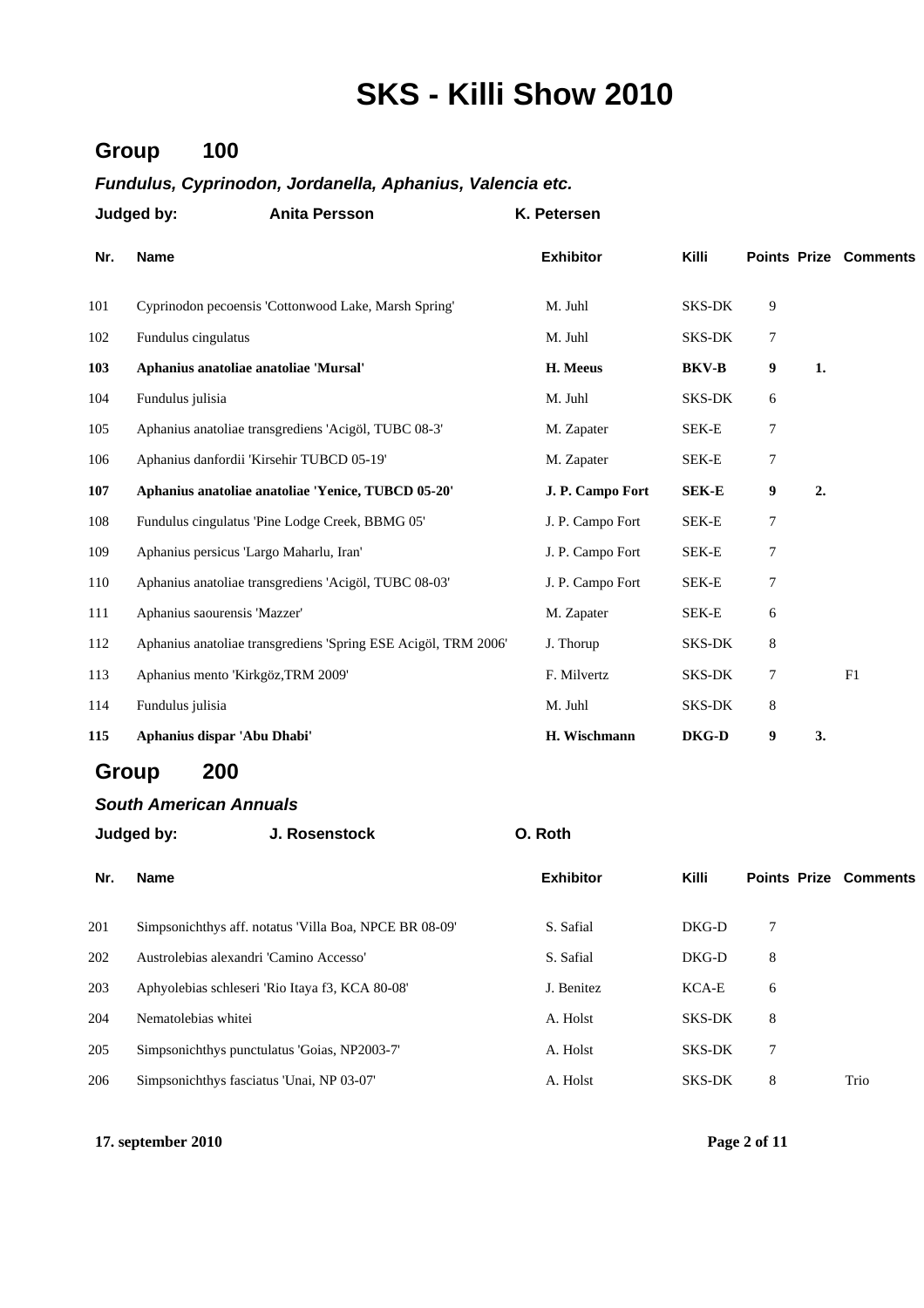| 207        | Simpsonichthys gibberatus 'TTNP 03-27'             | J. W. Hoetmer | <b>KFN-NL</b> | 7              |    |         |
|------------|----------------------------------------------------|---------------|---------------|----------------|----|---------|
| 208        | Cynopoecilus melanotaenia 'Ruta 10 Arroyo Valizas' | Anita Persson | SKS-S         | 8              |    | Trio    |
| 209        | Austrolebias paucisquama                           | T. V. Eecke   | BKV-B         | 7              |    |         |
| <b>210</b> | Simpsonichthys santanae                            | H. Jansson    | SKS-S         | 9              | 2. |         |
| 211        | Simpsonichthys santanae 'Ribeirao de Santana'      | H. Jansson    | SKS-S         | 8              |    | Reverse |
| 212        | Austrolebias juanlangi 'FRU 2005-13'               | J. Thorup     | SKS-DK        | 8              |    | Trio    |
| 213        | Austrolebias juanlangi 'FRU 2005-13'               | J. Thorup     | SKS-DK        | 8              |    | Trio    |
| 214        | Austrolebias nigripinnis 'Nancay'                  | J. Thorup     | <b>SKS-DK</b> | 9              | 3. |         |
| 215        |                                                    |               | <b>SKS-DK</b> | 8              |    |         |
|            | Austrolebias nigripinnis 'Nancay'                  | J. Thorup     |               |                |    |         |
| 216        | Simpsonichthys punctulatus 'Goias, NP 03-07'       | J. Wester     | SKS-S         | 8              |    |         |
| 217        | Austrolebias melanoorus 'Fymsa'                    | M. Juhl       | <b>SKS-DK</b> | 8              |    |         |
| 218        | Simpsonichthys fasciatus 'Unai'                    | H. Wischmann  | DKG-D         | $\overline{7}$ |    |         |
| 219        | Moema quiii 'Poerto Maldondo'                      | K. H. Lüke    | DKG-D         | 9              | 1. |         |

## **Group 300**

*Rivulus*

| Judged by:             | H. Ravn                                                                                                                                                                                                                                                                                                                                                                                                                                                                                           |                      |                  |                |    |                              |  |
|------------------------|---------------------------------------------------------------------------------------------------------------------------------------------------------------------------------------------------------------------------------------------------------------------------------------------------------------------------------------------------------------------------------------------------------------------------------------------------------------------------------------------------|----------------------|------------------|----------------|----|------------------------------|--|
| <b>Name</b>            |                                                                                                                                                                                                                                                                                                                                                                                                                                                                                                   |                      | Killi            |                |    |                              |  |
|                        |                                                                                                                                                                                                                                                                                                                                                                                                                                                                                                   | W. Baus              | SKS-D            | 7              |    | Soft Water                   |  |
|                        |                                                                                                                                                                                                                                                                                                                                                                                                                                                                                                   | W. Baus              | SKS-D            | 8              |    | Soft Water                   |  |
|                        |                                                                                                                                                                                                                                                                                                                                                                                                                                                                                                   | W. Baus              | <b>SKS-D</b>     | 9              | 1. | <b>Soft Water</b>            |  |
|                        |                                                                                                                                                                                                                                                                                                                                                                                                                                                                                                   | W. Baus              | <b>SKS-D</b>     | 8              | 3. |                              |  |
|                        |                                                                                                                                                                                                                                                                                                                                                                                                                                                                                                   | <b>Anita Persson</b> | SKS-S            | 9              | 2. |                              |  |
|                        |                                                                                                                                                                                                                                                                                                                                                                                                                                                                                                   | W. Suijker           | <b>KFN-NL</b>    | 7              |    |                              |  |
|                        |                                                                                                                                                                                                                                                                                                                                                                                                                                                                                                   | W. Suijker           | <b>KFN-NL</b>    | 6              |    |                              |  |
|                        |                                                                                                                                                                                                                                                                                                                                                                                                                                                                                                   | E. G. Lastra         | SEK-E            | 8              |    |                              |  |
|                        |                                                                                                                                                                                                                                                                                                                                                                                                                                                                                                   | J. R. Garcia         | SEK-E            | 7              |    |                              |  |
|                        |                                                                                                                                                                                                                                                                                                                                                                                                                                                                                                   | J. R. Garcia         | SEK-E            | 8              |    |                              |  |
| Rivulus rubripunctatus |                                                                                                                                                                                                                                                                                                                                                                                                                                                                                                   | M. Karlsson          | SKS-S            | $\overline{7}$ |    |                              |  |
|                        |                                                                                                                                                                                                                                                                                                                                                                                                                                                                                                   | M. Karlsson          | SKS-S            | 6              |    |                              |  |
|                        | P. Kirchhoff<br>Rivulus ornatus 'Iquitos 2008'<br>Rivulus atratus 'Iquitos 2008'<br>Rivulus rectocaudatus 'Iquitos 2008'<br>Rivulus rubrolineatus 'Iquitos 2008'<br>Kryptolebias marmoratus 'Dangriga, Belize'<br>Rivulus agilae 'Frguy Bagne des Annemites, 06-05'<br>Rivulus frenatus 'Fourty Miles creek, SSVV 06-16'<br>Rivulus xiphidius 'Crique Boulanger'<br>Rivulus lyricauda 'Isla Anatoly, GR06'<br>Rivulus agilae 'Riviere D'Hervieux, JRG 07'<br>Rivulus aff. hildebrandi 'PBS 06-07' |                      | <b>Exhibitor</b> |                |    | <b>Points Prize Comments</b> |  |

**17. september 2010 Page 3 of 11**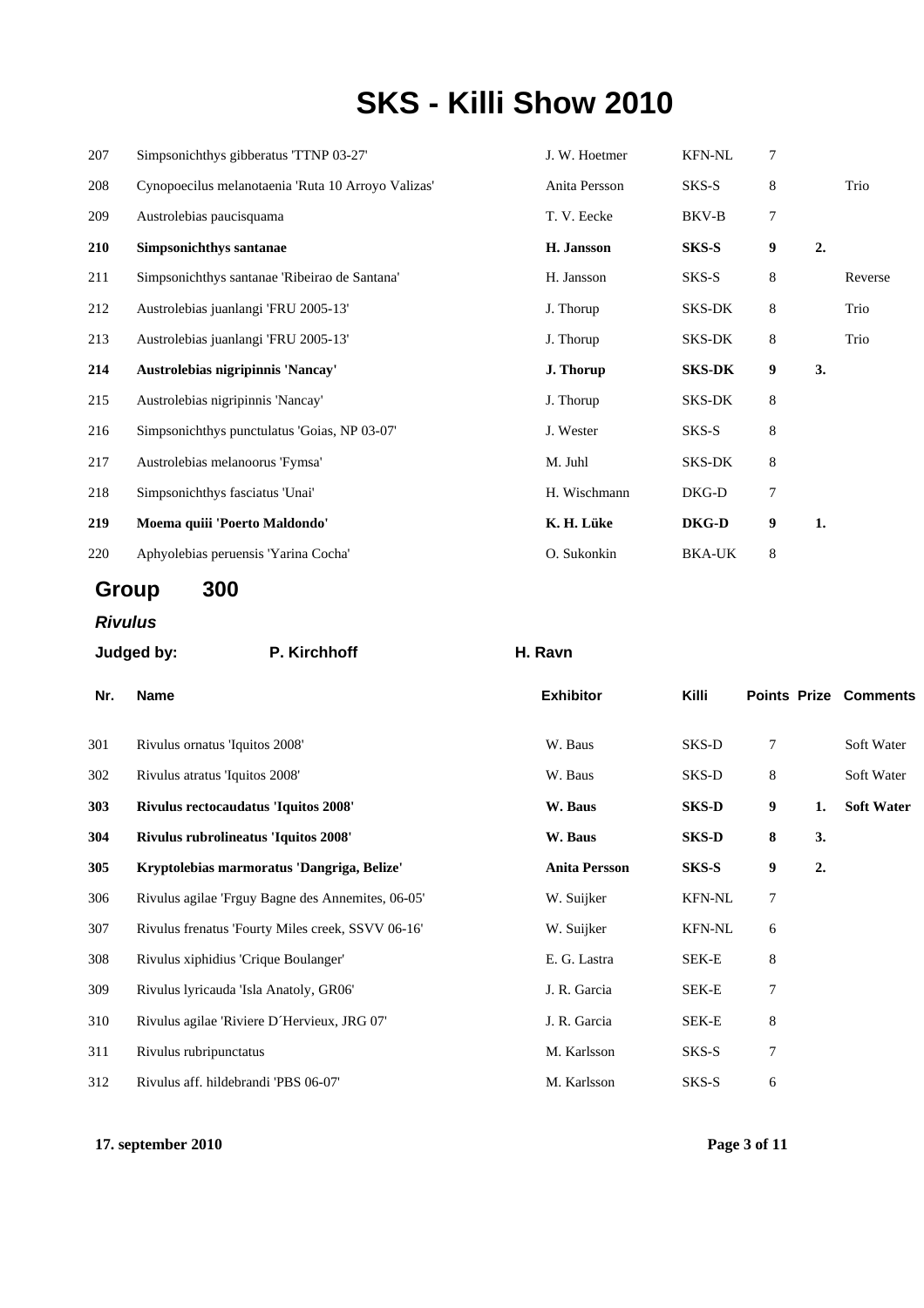| 313 | Rivulus spec. aff. rubrolineatus 'Iquitos Peru' | M. Karlsson | SKS-S |  |
|-----|-------------------------------------------------|-------------|-------|--|
| 314 | Rivulus xiphidius 'FBS 95-2'                    | H. G. Ulmke | DKG-D |  |

## **Group 400**

#### *Nothobranchius, Fundulosoma & Pronothobranchius*

|     | Judged by:                                     | P. Uhlmann                                             | T. Nejlund       |                      |                  |    |                              |
|-----|------------------------------------------------|--------------------------------------------------------|------------------|----------------------|------------------|----|------------------------------|
| Nr. | <b>Name</b>                                    |                                                        | <b>Exhibitor</b> | Killi                |                  |    | <b>Points Prize Comments</b> |
| 401 |                                                | Nothobranchius cardinalis 'Mbwemkuru River, KTZ 85-28' | S. Safial        | DKG-D                | 8                |    |                              |
| 402 |                                                | Nothobranchius cardinalis 'Mbwemkuru River, KTZ 85-28' | A. Holst         | SKS-DK               | 8                |    | Trio                         |
| 403 | Nothobranchius guentheri                       |                                                        | A. Holst         | <b>SKS-DK</b>        | $\tau$           |    |                              |
| 404 |                                                | Nothobranchius jubbi 'Tana River, KEN 2008-12'         | A. Holst         | SKS-DK               | $\tau$           |    |                              |
| 405 |                                                | Nothobranchius kafuensis 'Mambova, ZAM 2003-1'         | A. Holst         | SKS-DK               | 7                |    | Trio                         |
| 406 |                                                | Nothobranchius korthausae 'Mafia Island, TZN 08-02'    | A. Holst         | SKS-DK               | 9                |    | Trio                         |
| 407 |                                                | Nothobranchius malaissei 'Sange, DRCH 2008-06'         | A. Holst         | <b>SKS-DK</b>        | 9                | 1. | <b>Trio</b>                  |
| 408 | Nothobranchius ugandensis 'Ngobo, UGN 09-8'    |                                                        | A. Holst         | SKS-DK               | 7                |    | Trio                         |
| 409 | Nothobranchius korthausae                      |                                                        | A. Holst         | SKS-DK               | 8                |    | Trio                         |
| 410 | Nothobranchius kafuensis 'Kayuni, ZAM 09-1'    |                                                        | J. Boklund       | SKS-DK               | 8                |    |                              |
| 411 |                                                | Nothobranchius boklundi 'Luangwa vally, ZAM 09-2'      | J. Boklund       | <b>SKS-DK</b>        | 9                | 3. |                              |
| 412 |                                                | Nothobranchius spec. 'Mweru Wantipa, ZAM 10-4'         | J. Boklund       | SKS-DK               | $\boldsymbol{0}$ |    | Display only                 |
| 413 |                                                | Nothobranchius hassoni 'Bukeya, DRCH 2008-10'          | J. W. Hoetmer    | <b>KFN-NL</b>        | 7                |    |                              |
| 414 | Nothobranchius lucius 'Ruhoi River, TZN 09-10' |                                                        | Anita Persson    | SKS-S                | 7                |    | Trio                         |
| 415 | Nothobranchius kafuensis 'Nega Nega'           |                                                        | J. Rosenstock    | SKS-DK               | 8                |    | Trio                         |
| 416 |                                                | Nothobranchius hassoni 'Bukeya, DRCH 2008-10'          | J. Rosenstock    | SKS-DK               | 8                |    |                              |
| 417 | Nothobranchius rachovii 'Beira 98'             |                                                        | M. Carlsson      | SKS-S                | 5                |    | Trio                         |
| 418 | Nothobranchius polli 'Kyembe, DRCH 2008-02'    |                                                        | F. Casado        | SEK-E                | 8                |    |                              |
| 419 | Nothobranchius polli 'Kyembe, DRCH 2008-02'    |                                                        | F. Casado        | SEK-E                | 7                |    |                              |
| 420 |                                                | Nothobranchius furzeri 'Bala-Bala, MZCS 2008-122'      | F. Casado        | SEK-E                | $\tau$           |    |                              |
| 421 | Nothobranchius neumanni 'Kintiku, FTZ 09-16'   |                                                        | F. Casado        | ${\rm SEK\text{-}E}$ | $\tau$           |    |                              |
| 422 | Nothobranchius lucius 'TAN RB 05-47'           |                                                        | F. Casado        | SEK-E                | $\boldsymbol{0}$ |    | F Dead                       |
| 423 |                                                | Nothobranchius cardinalis 'Lisinjiri River, TAN 97-27' | T. V. Eecke      | BKV-B                | 7                |    |                              |
| 424 |                                                | Nothobranchius kafuensis 'Lukanga Swamp, ZAM 08-2'     | T. V. Eecke      | <b>BKV-B</b>         | $\overline{9}$   |    |                              |

**17. september 2010 Page 4 of 11**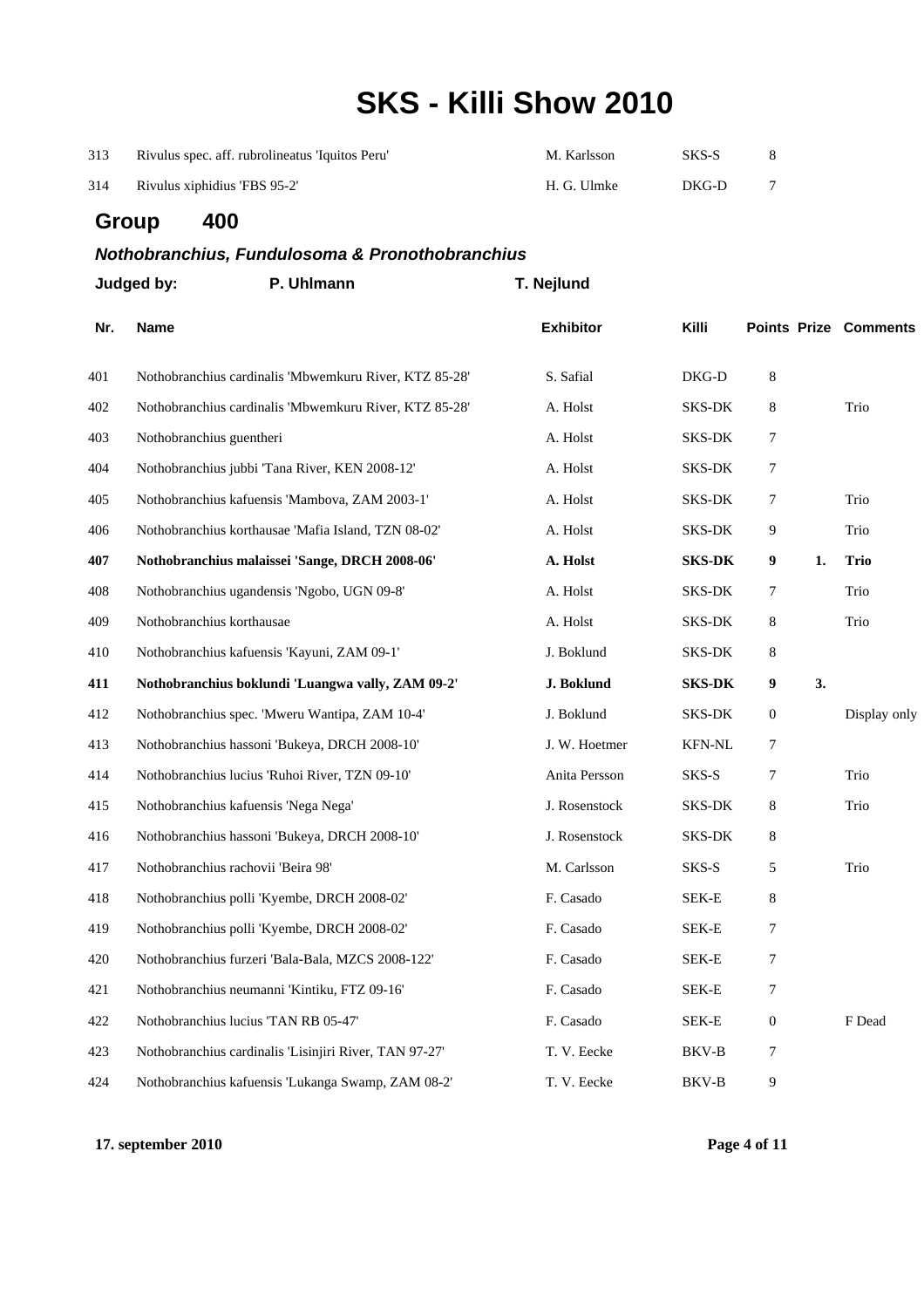| 425 | Nothobranchius taeniopygus 'Llalanguro, TZ 2008-16'   | T. V. Eecke   | BKV-B        | 8 |    |         |
|-----|-------------------------------------------------------|---------------|--------------|---|----|---------|
| 426 | Nothobranchius nubaensis 'Maada Mulaha, SUD 06-3'     | T. V. Eecke   | BKV-B        | 8 |    |         |
| 427 | Nothobranchius steinforti 'Kimamba, TZ 76-4'          | T. V. Eecke   | BKV-B        | 8 |    |         |
| 428 | Nothobranchius kirki 'Chiuta, MW 91-15'               | T. V. Eecke   | BKV-B        | 7 |    |         |
| 429 | Nothobranchius symoensi 'Luapula River, ZAM 07-5'     | T. V. Eecke   | BKV-B        | 7 |    |         |
| 430 | Fundulosoma thierryi 'Ada, GH 2006-5'                 | W. Jankowski  | <b>DKG-D</b> | 9 | 2. |         |
| 431 | Nothobranchius jubbi 'Witu, KEN 10-11'                | F. Milvertz   | SKS-DK       | 8 |    | F1 Trio |
| 432 | Fundulosoma thierryi 'Ada, GH 2006-5'                 | J. Wester     | SKS-S        | 7 |    |         |
| 433 | Nothobranchius ruudwildekampi 'Kwachepa, TZL 2001-53' | J. Wester     | SKS-S        | 8 |    |         |
| 434 | Nothobranchius malaissei 'Sange, DRCH 2008-06'        | J. Rosenstock | SKS-DK       | 7 |    |         |
|     |                                                       |               |              |   |    |         |

### **Group 500**

#### *Aplochelius, Epiplatys & Pachypanchax*

| <b>Name</b>                              | <b>Exhibitor</b>      | Killi         |                  | <b>Points Prize Comments</b> |
|------------------------------------------|-----------------------|---------------|------------------|------------------------------|
| Aplocheilus blockii 'Alappuzha, F1'      | O. Bangsmark          | SKS-DK        | $\,8\,$          |                              |
| Aplocheilus blockii 'Alappuzha, F1'      | O. Bangsmark          | <b>SKS-DK</b> | 8                | 3.                           |
| Epiplatys bifasciatus 'TD 05-5'          | A. Holst              | SKS-DK        | $\boldsymbol{0}$ |                              |
| Epiplatys dageti monroviae 'Harbel,'     | A. Holst              | SKS-DK        | 7                |                              |
| Epiplatys infrafasciatus 'Ebome, JVC-05' | A. Holst              | <b>SKS-DK</b> | 8                | Trio                         |
| Epiplatys singa 'Kinsuka'                | A. Holst              | <b>SKS-DK</b> | 7                |                              |
| <b>Pseudepiplatys annulatus</b>          | A. Holst              | <b>SKS-DK</b> | 9                |                              |
| Aplocheilus blockii 'Alappuzha'          | A. Holst              | <b>SKS-DK</b> | 7                |                              |
| Epiplatys dageti dageti 'Axim, GH 06-6'  | Anita Persson         | SKS-S         | 7                |                              |
| Epiplatys spilargyreius 'Malakal'        | Anita Persson         | SKS-S         | 7                |                              |
| Epiplatys dageti monroviae               | J. Rosenstock         | <b>SKS-DK</b> | 7                |                              |
| Aplocheilus blockii 'Alappuzha'          | J. Thorup             | SKS-DK        | 7                |                              |
| Epiplatys ansorgii 'Massana, GJS 00-02'  | H. Ott                | DKG-D         | 8                |                              |
| Epiplatys hildegardae 'Samoye'           | H. Ott                | DKG-D         | 9                | 1.<br><b>Trio</b>            |
| Epiplatys huberi 'Mandilou, GEM 2006-6'  | H. Ott                | DKG-D         | 7                |                              |
|                                          | Judged by:<br>M. Juhl | F. Milvertz   |                  | 2.                           |

**17. september 2010 Page 5 of 11**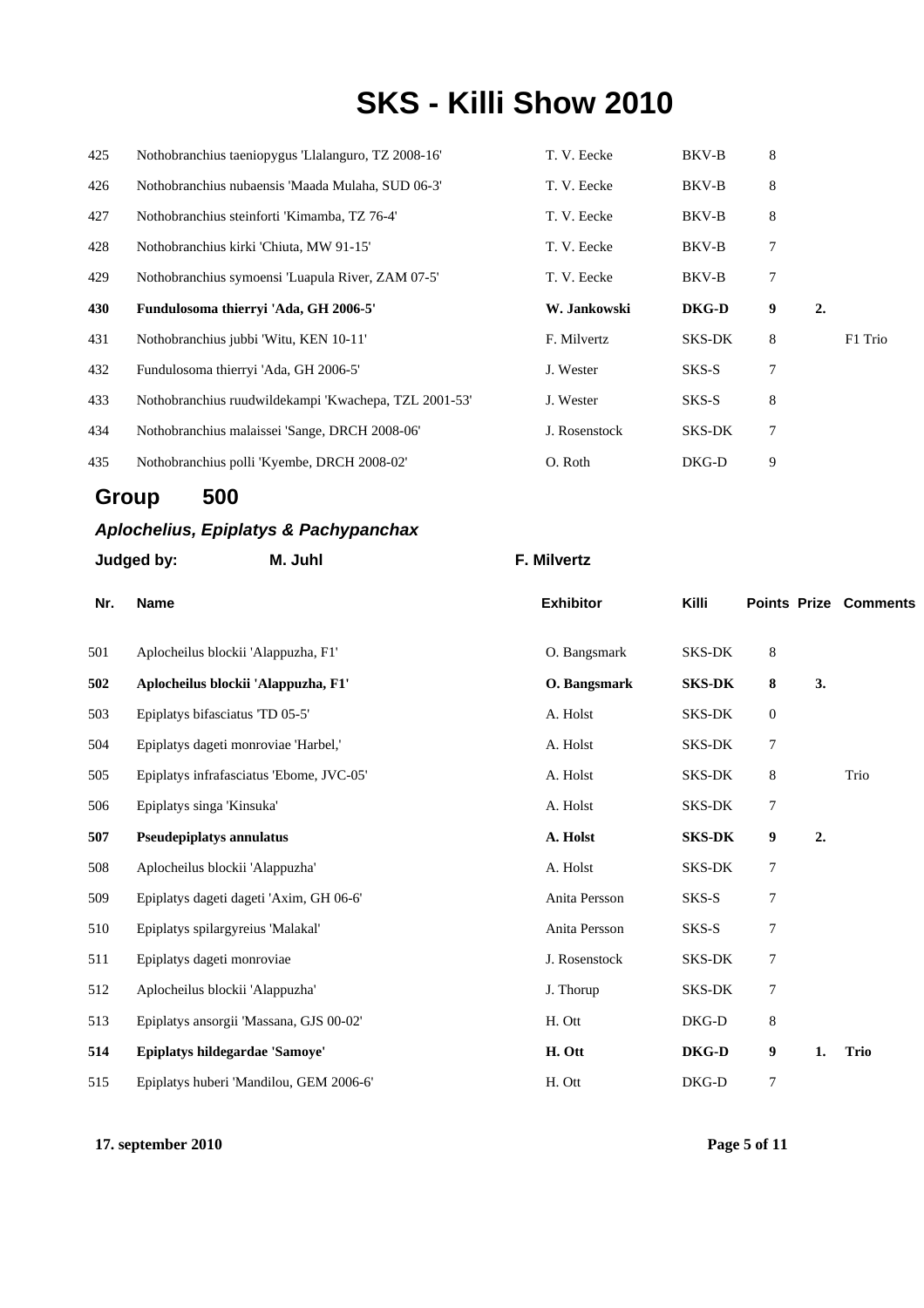| 516 | Aplocheilus dayi werneri 'Kottawa Forest' | H. Ott       | DKG-D  |      |
|-----|-------------------------------------------|--------------|--------|------|
| 517 | Aplocheilus lineatus 'Smaragd'            | P. Kirchhoff | SKS-DK | Trio |
| 518 | Epiplatys annulatus                       | H. Wischmann | DKG-D  | Trio |

### **Group 600**

#### *Aphyosemion 1 (Chromaphyosemion, Diapteron, Kathetys)*

|     | W. Baus<br>Judged by:                                     | R. Knutsson      |               |   |    |                              |
|-----|-----------------------------------------------------------|------------------|---------------|---|----|------------------------------|
| Nr. | <b>Name</b>                                               | <b>Exhibitor</b> | Killi         |   |    | <b>Points Prize Comments</b> |
| 601 | Chromaphyosemion splendopleure 'Mambanda, CMM 50'         | S. Safial        | DKG-D         | 7 |    |                              |
| 602 | Chromaphyosemion bitaeniatum 'Afanyangan, TMBB 90-13'     | S. Safial        | DKG-D         | 7 |    |                              |
| 603 | Chromaphyosemion bivittatum 'Fungé, C 98'                 | S. Safial        | DKG-D         | 7 |    |                              |
| 604 | Chromaphyosemion bitaeniatum 'Lagos'                      | S. Safial        | DKG-D         | 7 |    |                              |
| 605 | Diapteron fulgens 'LEC 93-6'                              | A. Holst         | <b>SKS-DK</b> | 9 | 2. |                              |
| 606 | Chromaphyosemion punctulatum 'North Ipono, ABL 08-213'    | Anita Persson    | SKS-S         | 8 |    |                              |
| 607 | Chromaphyosemion volcanum 'Mbongé'                        | Anita Persson    | SKS-S         | 7 |    |                              |
| 608 | Chromaphyosemion loennbergii '32km east of Kribi, JVC 08' | W. Suijker       | <b>KFN-NL</b> | 7 |    |                              |
| 609 | Chromaphyosemion bitaeniatum 'Ijebu Ode'                  | P. Castelo       | <b>APK-P</b>  | 9 | 3. |                              |
| 610 | Aphyosemion elberti 'Santchou'                            | M. Schlüter      | DKG-D         | 7 |    | Trio                         |
| 611 | Chromaphyosemion bitaeniatum 'Lagos'                      | H.G. Ulmke       | DKG-D         | 8 |    |                              |
| 612 | Chromaphyosemion loennbergii 'Lykoko'                     | H. G. Ulmke      | DKG-D         | 7 |    |                              |
| 613 | Aphyosemion elberti 'Matabit, JVC 08'                     | H. G. Ulmke      | DKG-D         | 7 |    |                              |
| 614 | Chromaphyosemion malumbresi 'GEMLCG 2007-50'              | <b>B.</b> Drake  | <b>BKA-UK</b> | 7 |    |                              |
| 615 | Chromaphyosemion bitaeniatum 'Ijebu Ode'                  | O. Sukonkin      | <b>BKA-UK</b> | 7 |    |                              |
| 616 | Aphyosemion elberti 'Sambolabbo'                          | T. Nejlund       | SKS-DK        | 8 |    |                              |
| 617 | Aphyosemion elberti 'Zoueguene Betara Oya JVC 08'         | T. Nejlund       | <b>SKS-DK</b> | 9 | 1. |                              |
| 618 | Aphyosemion exiguum 'GKCAR 90-8'                          | T. Nejlund       | SKS-DK        | 9 |    |                              |

### **Group 700**

#### *Aphyosemion 2 (Aphyosemion, Archiaphyosemion, Scriptaphyosemion)*

|     | Judged by: | <b>Anita Persson</b> | K. Petersen      |       |                              |
|-----|------------|----------------------|------------------|-------|------------------------------|
| Nr. | Name       |                      | <b>Exhibitor</b> | Killi | <b>Points Prize Comments</b> |

**17. september 2010 Page 6 of 11**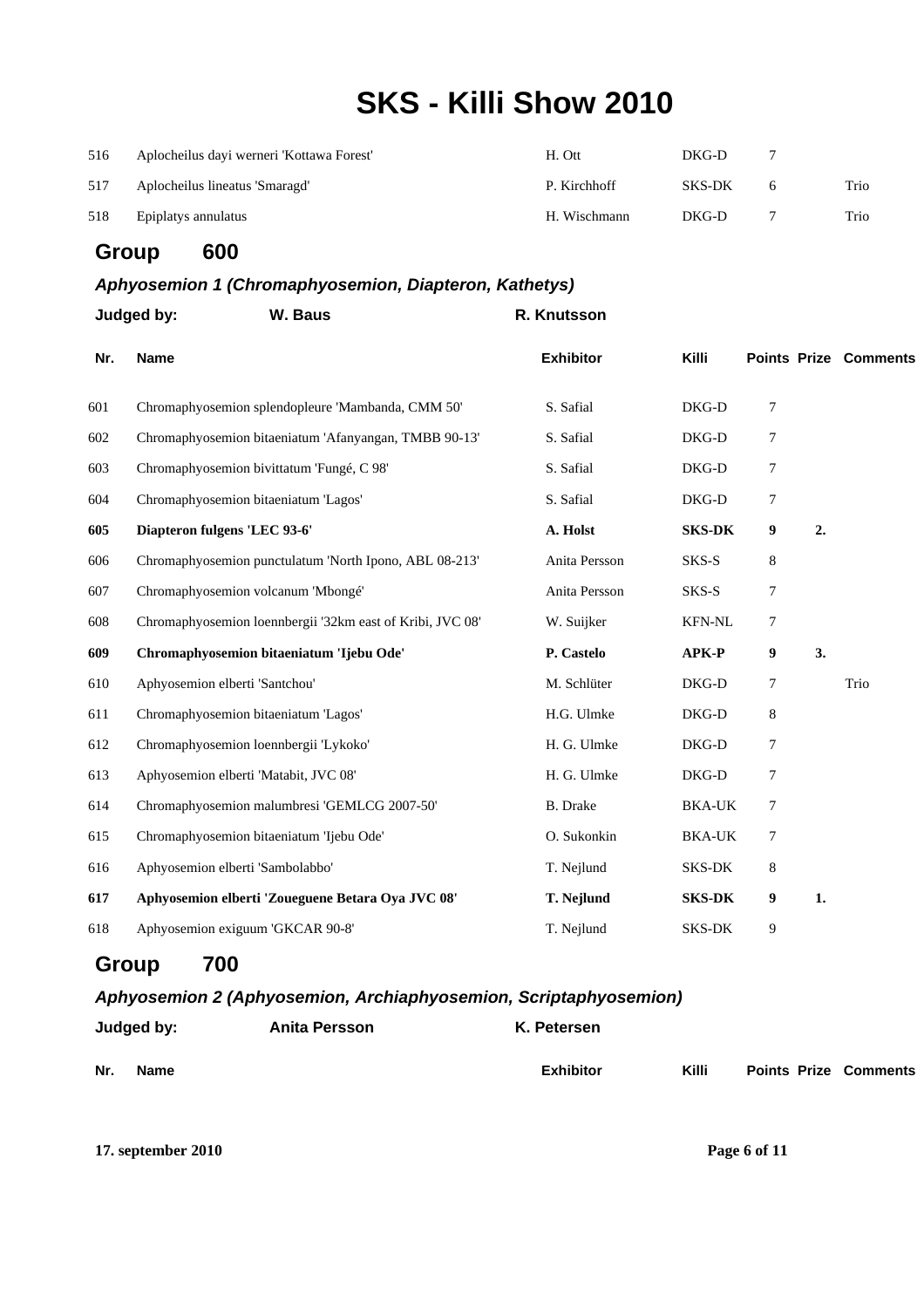| 701 | Archiaphyosemion guineense 'Lenghe-Curoh, SL 93-37'                      | O. Bangsmark       | SKS-DK        | 8        |    |      |
|-----|--------------------------------------------------------------------------|--------------------|---------------|----------|----|------|
| 702 | Scriptaphyosemion cauveti 'Barrage de Loire Atlantique, GRCH 93-<br>239' | O. Bangsmark       | SKS-DK        | 8        |    |      |
| 703 | Scriptaphyosemion cauveti                                                | O. Bangsmark       | SKS-DK        | $\tau$   |    |      |
| 704 | Scriptaphyosemion geryi 'Abuko'                                          | O. Bangsmark       | <b>SKS-DK</b> | 9        | 1. |      |
| 705 | Scriptaphyosemion bertholdi 'Victoria, SL 93-51'                         | O. Bangsmark       | <b>SKS-DK</b> | 9        | 3. | Trio |
| 706 | Nimbapanchax petersi 'Banco Park'                                        | O. Bangsmark       | <b>SKS-DK</b> | 9        | 2. |      |
| 707 | Aphyosemion spec. 'Oyo, RPC 91-8'                                        | J. E. P. Rodriguez | SEK-E         | 7        |    |      |
| 708 | Scriptaphyosemion schmitti 'Juarzon'                                     | E. G. Lastra       | SEK-E         | 6        |    |      |
| 709 | Aphyosemion spec. aff. decorsei 'Lobaye'                                 | M. Karlsson        | SKS-S         | $\theta$ |    |      |
| 710 | Nimbapanchax jeanpoli 'Liberia, CIR 2006'                                | O. Bangsmark       | SKS-DK        | 8        |    |      |
| 711 | Archiaphyosemion guineense 'GF 06-11'                                    | H. G. Ulmke        | DKG-D         | 8        |    |      |
| 712 | Aphyosemion labarrei 'Madimba'                                           | T. Nejlund         | <b>SKS-DK</b> | 6        |    |      |

### **Group 800**

### *Aphyosemion 3 (Mesoaphyosemion)*

## **Judged by: G. Ülmke J. Iversen**

| Nr. | Name                                                       | <b>Exhibitor</b>    | Killi         | <b>Points Prize Comments</b> |  |
|-----|------------------------------------------------------------|---------------------|---------------|------------------------------|--|
| 801 | Aphyosemion celiae celiae 'Teke'                           | J. P. Vandersmissen | AKFB-B        | 6                            |  |
| 802 | Aphyosemion cognatum 'Kwambila, RDC 07-01'                 | J. P. Vandersmissen | AKFB-B        | 7                            |  |
| 803 | Aphyosemion australe 'Brun'                                | A. Holst            | <b>SKS-DK</b> | 8                            |  |
| 804 | Aphyosemion australe 'Gold'                                | A. Holst            | <b>SKS-DK</b> | 8                            |  |
| 805 | Aphyosemion gabunense                                      | A. Holst            | <b>SKS-DK</b> | 8                            |  |
| 806 | Aphyosemion hera 'Bengui 1-2, GJS 2000-29'                 | A. Holst            | <b>SKS-DK</b> | 8                            |  |
| 807 | Aphyosemion striatum                                       | A. Holst            | SKS-DK        | 8                            |  |
| 808 | Aphyosemion australe 'Gold'                                | J. W. Hoetmer       | <b>KFN-NL</b> | 7                            |  |
| 809 | Aphyosemion spec. aff. pascheni 'Mougue, ABL 08-200'       | Anita Persson       | SKS-S         | 8                            |  |
| 810 | Aphyosemion striatum                                       | J. Rosenstock       | <b>SKS-DK</b> | 9                            |  |
| 811 | Aphyosemion australe 'Gold'                                | W. Suijker          | <b>KFN-NL</b> | 8                            |  |
| 812 | Aphyosemion ahli 'GEMLB 02-31'                             | E. G. Lastra        | SEK-E         | 8                            |  |
| 813 | Aphyosemion ahli 'Carretera Senge-Bata, Km27 GEMLCG 07-64' | E. G. Lastra        | SEK-E         | 8                            |  |
| 814 | Aphyosemion celiae 'Teke, HLM 99-6'                        | M. H. Armas         | SEK-E         | 8                            |  |
|     |                                                            |                     |               |                              |  |

**17. september 2010 Page 7 of 11**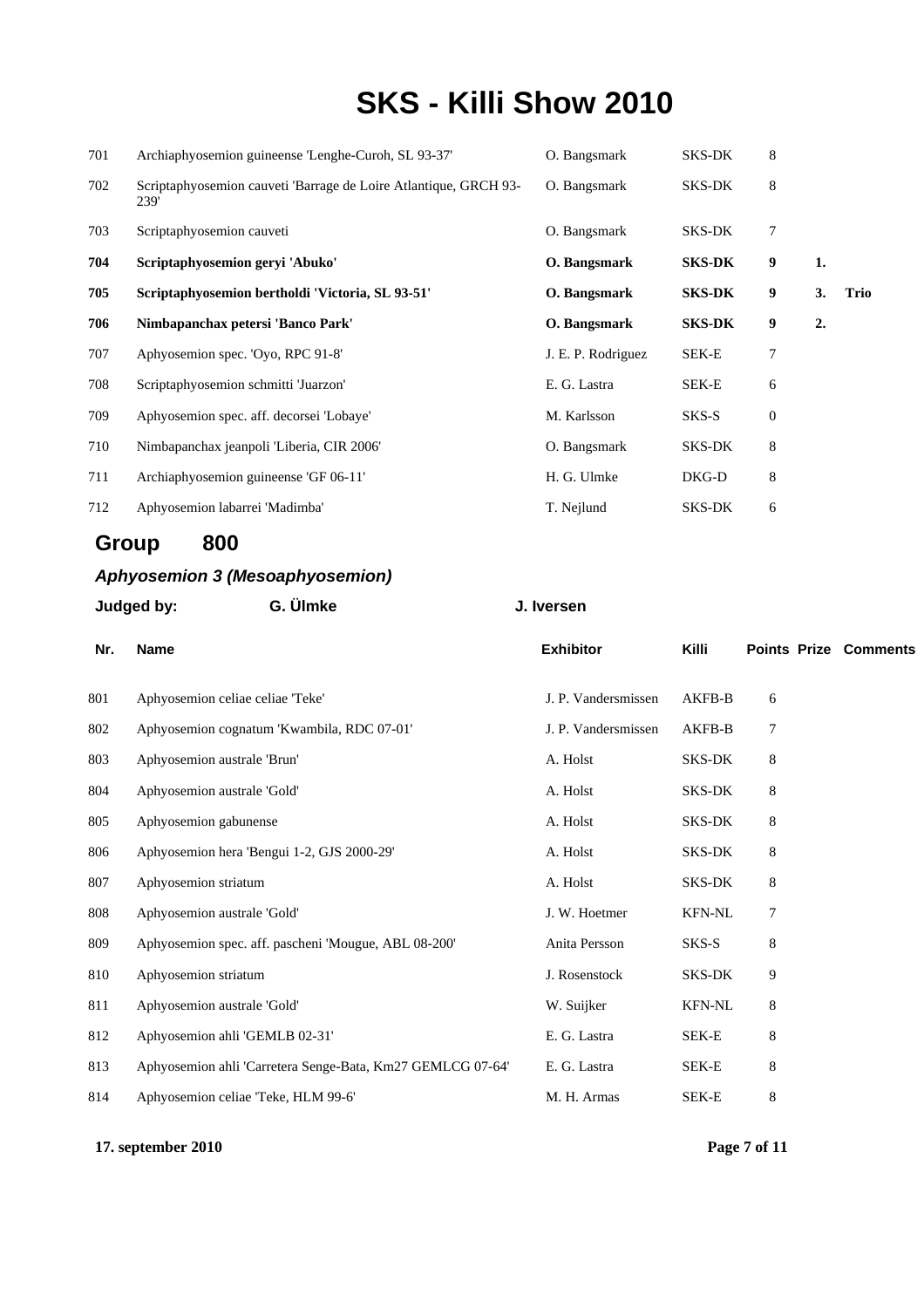| 815 | Aphyosemion australe 'Gold'                                | M. H. Armas        | SEK-E         | 8      |      |  |
|-----|------------------------------------------------------------|--------------------|---------------|--------|------|--|
| 816 | Aphyosemion ahli 'Cellucam, HLM 99-20'                     | J. E. P. Rodriguez | SEK-E         | 8      | Trio |  |
| 817 | Aphyosemion marginatum 'Bengui 1-2, GJS 2000-29'           | A. Holst           | SKS-DK        | 8      |      |  |
| 818 | Aphyosemion raddai 'Manjay'                                | M. Schlüter        | DKG-D         | 8      |      |  |
| 819 | Aphyosemion ocellatum 'GJS 00-05 Sika-Sika'                | M. Schlüter        | DKG-D         | 8      |      |  |
| 820 | Aphyosemion australe 'Gold'                                | P. Olsen           | <b>SKS-DK</b> | 8      |      |  |
| 821 | Aphyosemion australe 'Gold'                                | P. Olsen           | SKS-DK        | 8      | Trio |  |
| 822 | Aphyosemion australe 'Gold'                                | P. Olsen           | SKS-DK        | 9      |      |  |
| 823 | Aphyosemion aff. celiae 'Makanje Plantation, ABK 07-146'   | H. Ott             | DKG-D         | 7      |      |  |
| 824 | Aphyosemion coeleste 'Malinga, GJS 2000-14'                | R. Knutsson        | SKS-S         | 8      |      |  |
| 825 | Aphyosemion ogoense                                        | A. Holst           | SKS-DK        | 8      |      |  |
| 826 | Aphyosemion gabunense                                      | H. Wischmann       | DKG-D         | 7      |      |  |
| 827 | Aphyosemion boehmi                                         | H. Wischmann       | DKG-D         | $\tau$ | Trio |  |
| 828 | Aphyosemion australe 'Gold'                                | H. Wischmann       | $DKG-D$       | $\tau$ |      |  |
| 829 | Aphyosemion amoenum 'Pouma'                                | T. Nejlund         | <b>SKS-DK</b> | 9      | 3.   |  |
| 830 | Aphyosemion australe 'GLP 06-01'                           | T. Nejlund         | SKS-DK        | 8      |      |  |
| 831 | Aphyosemion striatum 'Moyoko, GJS 2000-32'                 | T. Nejlund         | SKS-DK        | 7      |      |  |
| 832 | Aphyosemion celiae celiae 'Makanje Plantation, ABK 07-146' | T. Nejlund         | SKS-DK        | 8      |      |  |
| 833 | Aphyosemion louessense 'RPC 33-16'                         | T. Nejlund         | <b>SKS-DK</b> | 8      |      |  |
| 834 | Aphyosemion tirbaki 'BSWG 97-8'                            | T. Nejlund         | <b>SKS-DK</b> | 9      | 1.   |  |
| 835 | Aphyosemion gabunense                                      | T. Nejlund         | SKS-DK        | 7      |      |  |
| 836 | Aphyosemion wildekampi 'Gouekamg 1, JVC 08'                | T. Nejlund         | <b>SKS-DK</b> | 9      | 2.   |  |
| 837 | Aphyosemion celiae winifredae 'ABC 06-113'                 | T. Nejlund         | <b>SKS-DK</b> | 8      |      |  |

## **Group 900**

### *Fundulopanchax*

|     | Judged by:                      | R. Knutsson | W. Baus          |               |   |    |                              |
|-----|---------------------------------|-------------|------------------|---------------|---|----|------------------------------|
| Nr. | <b>Name</b>                     |             | <b>Exhibitor</b> | Killi         |   |    | <b>Points Prize Comments</b> |
| 901 | Fundulopanchax amieti           |             | L.O. Arvids      | <b>SKS-N</b>  | 8 | 2. |                              |
| 902 | Fundulopanchax amieti 'C 89-31' |             | A. Holst         | SKS-DK        | 7 |    | Trio                         |
| 903 | Fundulopanchax gardneri         |             | A. Holst         | <b>SKS-DK</b> | 7 |    |                              |

**17. september 2010 Page 8 of 11**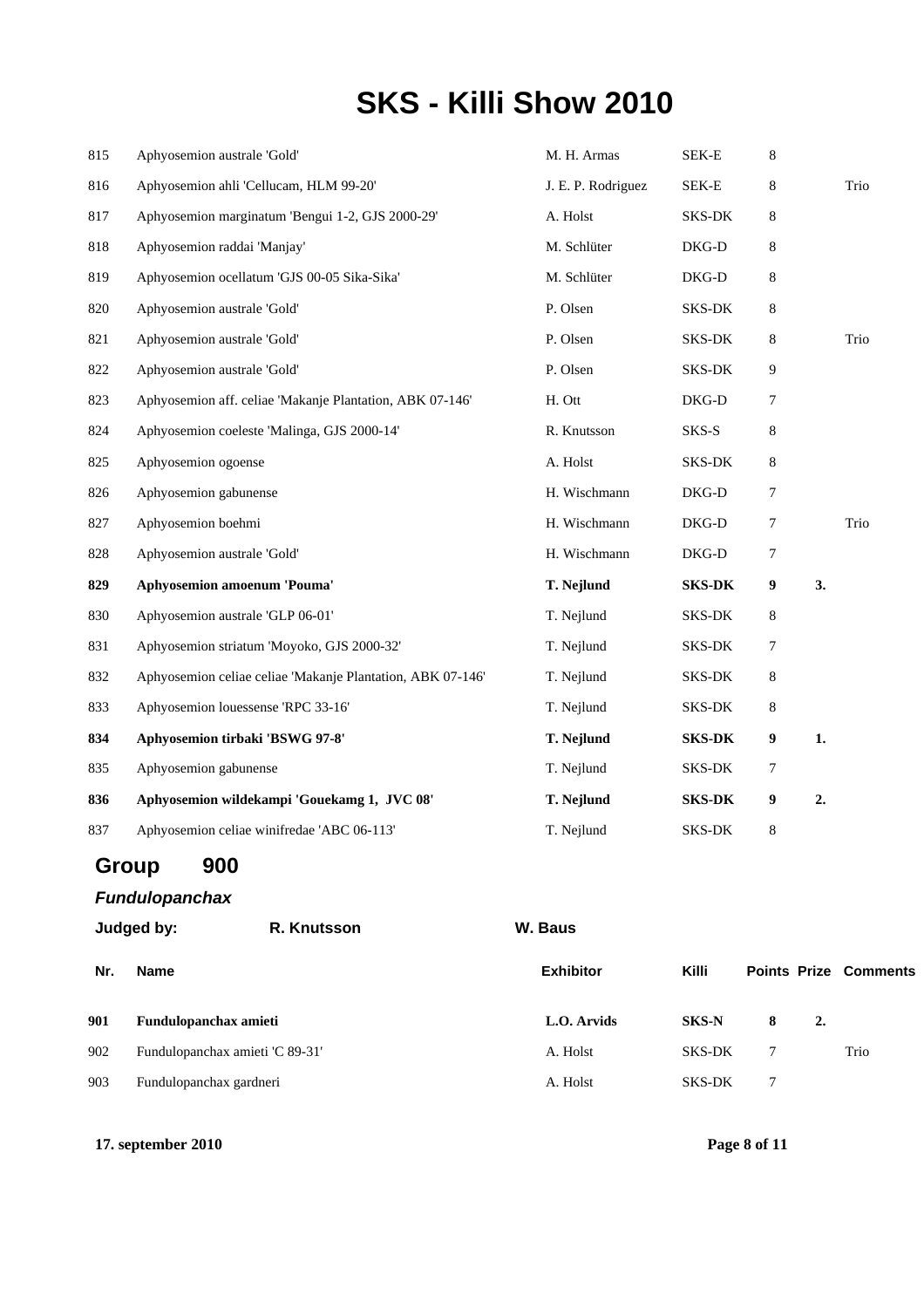| 904 | Fundulopanchax gardneri 'Gold'                     | A. Holst          | SKS-DK        | 6 |    |      |
|-----|----------------------------------------------------|-------------------|---------------|---|----|------|
| 905 | Fundulopanchax gardneri ssp 'Akaram, BLLMC 2005-1' | A. Holst          | SKS-DK        | 7 |    | Trio |
| 906 | Fundulopanchax gardneri lacustris (?)              | A. Holst          | SKS-DK        | 7 |    | Trio |
| 907 | Fundulopanchax mirabilis intermittens 'Bayok'      | A. Holst          | SKS-DK        | 7 |    | Trio |
| 908 | Fundulopanchax scheeli                             | A. Holst          | SKS-DK        | 7 |    |      |
| 909 | Fundulopanchax moense 'Bator'                      | J. W. Hoetmer     | <b>KFN-NL</b> | 8 | 3. |      |
| 910 | Fundulopanchax arnoldi 'Ughelli, TR 2001'          | Anita Persson     | SKS-S         | 7 |    |      |
| 911 | Fundulopanchax gularis                             | Anita Persson     | SKS-S         | 7 |    |      |
| 912 | Fundulopanchax filamentosus 'Ijebu Ode'            | Anita Persson     | SKS-S         | 7 |    |      |
| 913 | Fundulopanchax ndianus                             | Anita Persson     | SKS-S         | 7 |    |      |
| 914 | Fundulopanchax nigerianus 'Misaje'                 | Anita Persson     | SKS-S         | 7 |    |      |
| 915 | Fundulopanchax oeseri 'Bioko, GEMHS 2000-45'       | A. Holst          | SKS-DK        | 7 |    |      |
| 916 | Fundulopanchax gardneri gardneri 'Udi-Berge'       | M. Carlsson       | SKS-S         | 7 |    | Trio |
| 917 | Fundulopanchax sjoestedti 'Blue Gularis'           | M. Carlsson       | SKS-S         | 5 |    |      |
| 918 | Fundulopanchax fallax 'CI 99'                      | M. Carlsson       | SKS-S         | 7 |    |      |
| 919 | Fundulopanchax spec. GS2                           | M. Karlsson       | SKS-S         | 7 |    |      |
| 920 | Fundulopanchax sjoestedti 'CI Nigerdelta'          | C-J. Emannuelsson |               | 7 |    |      |
| 921 | Fundulopanchax deltaensis                          | H. Wischmann      | DKG-D         | 6 |    |      |
| 922 | Fundulopanchax fallax 'Mouanko'                    | K. H. Lüke        | DKG-D         | 8 | 1. |      |
| 923 | Fundulopanchax puerzli                             | H.G. Ulmke        | DKG-D         | 6 |    |      |
| 924 | Fundulopanchax avichang 'Nguba 2, GEML 2000-16'    | H. G. Ulmke       | DKG-D         | 7 |    |      |
| 925 | Fundulopanchax sjoestedti 'USA'                    | H. G. Ulmke       | DKG-D         | 7 |    |      |
| 926 | Callopanchax toddi 'GM 08-9'                       | H. G. Ulmke       | DKG-D         | 5 |    |      |
| 927 | Fundulopanchax amieti 'C 89-31'                    | T. Nejlund        | SKS-DK        | 7 |    |      |

## **Group 1000**

#### *Lampeyes and other*

|      | Judged by:                         | J. Rosenstock | K. Sørensen          |        |   |    |                              |  |
|------|------------------------------------|---------------|----------------------|--------|---|----|------------------------------|--|
| Nr.  | <b>Name</b>                        |               | <b>Exhibitor</b>     | Killi  |   |    | <b>Points Prize Comments</b> |  |
| 1001 | Procatopus similis 'Kumba, GPE 90' |               | J. W. Hoetmer        | KFN-NL | 6 |    |                              |  |
| 1002 | Fenerbahce spec. 'AVD 2007-2'      |               | <b>Anita Persson</b> | SKS-S  | 9 | 1. |                              |  |

**17. september 2010 Page 9 of 11**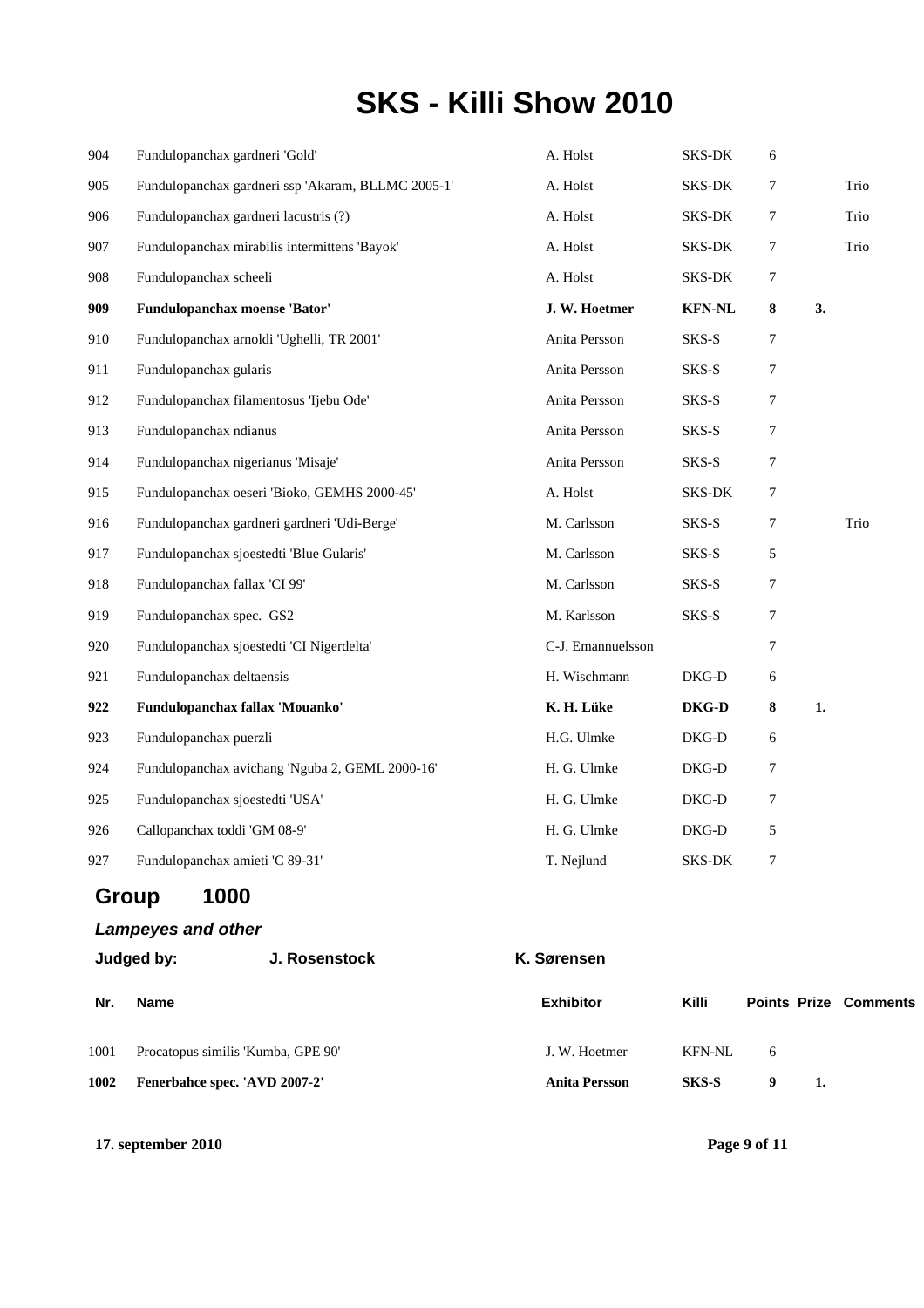| 1003 | Procatopus aberrans Two, NTC 2007-1'         | Anita Persson      | SKS-S         | 8 |              |      |
|------|----------------------------------------------|--------------------|---------------|---|--------------|------|
| 1004 | Orvzias sarasinorum                          | Anita Persson      | <b>SKS-S</b>  | 9 |              | Trio |
| 1005 | Oryzias spec. nanning 'Nanwu Road, ZYL 2005' | Anita Persson      | SKS-S         |   |              | Trio |
| 1006 | Pantanodon stuhlmanni 'Koreni, KEN 10-10'    | <b>F. Milvertz</b> | <b>SKS-DK</b> | 9 | $\mathbf{3}$ | Trio |
| 1007 | Poropanchax normani                          | H. Wischmann       | DKG-D         | 8 |              |      |

### **Group 1100**

|      | <b>Breeding class, annuals</b>                     |                  |               |         |    |                              |  |
|------|----------------------------------------------------|------------------|---------------|---------|----|------------------------------|--|
|      | Judged by:<br>J. Iversen                           | H. Ravn          |               |         |    |                              |  |
| Nr.  | <b>Name</b>                                        | <b>Exhibitor</b> | Killi         |         |    | <b>Points Prize Comments</b> |  |
| 1101 | Cynopoecilus melanotaenia 'Ruta 10 Arroyo Valizas' | M. Juhl          | SKS-DK        | 6       |    |                              |  |
| 1102 | Austrolebias juanlangi 'FRU 05-13'                 | M. Juhl          | <b>SKS-DK</b> | 9       | 1. |                              |  |
| 1103 | Austrolebias melanoorus 'Fymsa'                    | M. Juhl          | SKS-DK        | $\,8\,$ |    |                              |  |
| 1104 | Simpsonichthys fasciatus 'Unai, NP 03-07'          | A. Holst         | <b>SKS-DK</b> | 9       | 2. |                              |  |
| 1105 | Nothobranchius korthausae                          | A. Holst         | SKS-DK        | 7       |    |                              |  |
| 1106 | Nothobranchius korthausae 'Mafia Island, TZN 08-2' | A. Holst         | SKS-DK        | 8       |    |                              |  |
| 1107 | Nothobranchius rachovii 'Beira, 98'                | A. Holst         | SKS-DK        | 8       |    |                              |  |
| 1108 | Nothobranchius palmqvisti                          | A. Holst         | SKS-DK        | 7       |    |                              |  |
| 1109 | Fundulopanchax amieti 'C 89-31'                    | A. Holst         | <b>SKS-DK</b> | 8       | 3. |                              |  |
| 1110 | Fundulopanchax gardneri gardneri 'Baissa'          | Anita Persson    | SKS-S         | 8       |    |                              |  |
| 1111 | Nothobranchius rachovii                            | J. Rosenstock    | SKS-DK        | 7       |    |                              |  |
| 1112 | Fundulopanchax fallax 'CI 99'                      | M. Carlsson      | SKS-S         | 8       |    |                              |  |
| 1113 | Fundulopanchax avichang 'Nguba 2, GEML 2000-16'    | M. Carlsson      | SKS-S         | 8       |    |                              |  |
| 1114 | Moema hellneri 'Rio Itaya, KCA 2008-08'            | M. Carlsson      | SKS-S         | $\tau$  |    |                              |  |
| 1115 | Simpsonichthys reticulatus 'Xingu'                 | M. Wacker        | SKS-S         | 6       |    |                              |  |
| 1116 | Fundulopanchax oeseri 'Bioko, GEMHS 2000-45'       | A. Holst         | SKS-DK        | 8       |    |                              |  |
| 1117 | Nothobranchius rachovii                            | O. Roth          | DKG-D         | 7       |    |                              |  |
| 1118 | Nothobranchius guentheri                           | O. Roth          | DKG-D         | 6       |    |                              |  |
|      | 1200<br>Groun                                      |                  |               |         |    |                              |  |

#### **Group 1200**

### *Breeding class, other*

**Judged by: M. Juhl F. Milvertz**

**17. september 2010 Page 10 of 11**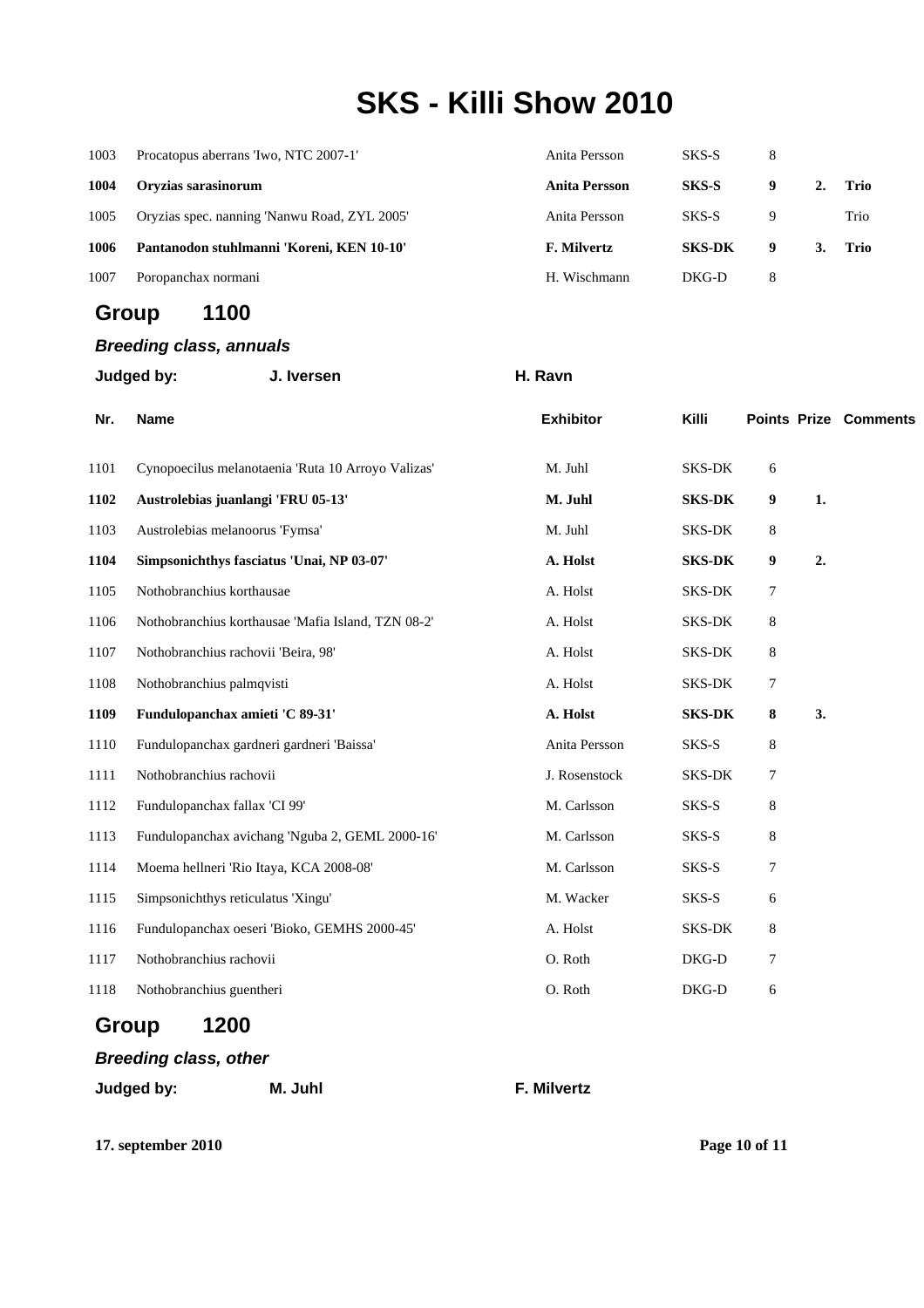| Nr.  | Name                                                           | <b>Exhibitor</b>     | Killi         |   |    | <b>Points Prize Comments</b> |
|------|----------------------------------------------------------------|----------------------|---------------|---|----|------------------------------|
| 1201 | <b>Fundulus cingulatus</b>                                     | M. Juhl              | <b>SKS-DK</b> | 9 | 2. |                              |
| 1202 | Scriptaphyosemion geryi 'Abuko'                                | O. Bangsmark         | <b>SKS-DK</b> | 8 |    |                              |
| 1203 | Scriptaphyosemion geryi 'Rotain, SL 89'                        | O. Bangsmark         | <b>SKS-DK</b> | 8 |    |                              |
| 1204 | Nimbapanchax petersi 'Banco Park'                              | O. Bangsmark         | SKS-DK        | 9 |    |                              |
| 1205 | Epiplatys bifasciatus 'TD 05-05'                               | A. Holst             | SKS-DK        | 8 |    |                              |
| 1206 | Aphyosemion marginatum 'Bengui 1-2, GJS 2000-29'               | A. Holst             | SKS-DK        | 7 |    |                              |
| 1207 | Aphyosemion ogoense                                            | A. Holst             | <b>SKS-DK</b> | 7 |    |                              |
| 1208 | Chromaphyosemion bitaeniatum 'Zagnanado'                       | <b>Alf Persson</b>   | SKS-S         | 9 | 3. |                              |
| 1209 | Aphanius iberus                                                | <b>Anita Persson</b> | SKS-S         | 9 | 1. |                              |
| 1210 | Oryzias nebulosus                                              | Anita Persson        | SKS-S         | 7 |    |                              |
| 1211 | Oryzias spec. 'Poso'                                           | Anita Persson        | SKS-S         | 8 |    |                              |
| 1212 | Aphanius anatoliae transgrediens 'Spring ESE Acigöl, TRM 2006' | J. Thorup            | <b>SKS-DK</b> | 8 |    |                              |
| 1213 | Epiplatys zenkeri 'Bidou'                                      | O. Roth              | DKG-D         | 7 |    |                              |
| 1214 | Aphyosemion boehmi                                             | H. Wischmann         | DKG-D         | 8 |    | 12 pcs                       |
| 1215 | Scriptaphyosemion cauveti 'Siramousaya'                        | M. Truckenbrodt      | DKG-D         | 7 |    | $10$ pcs                     |
| 1216 | Aphyosemion spec. aff. pascheni 'Mougue, ABL 08-200'           | T. Nejlund           | <b>SKS-DK</b> | 9 |    |                              |
| 1217 | Aphyosemion exigoideum 'Mandilou, GEM 2006-6'                  | T. Nejlund           | SKS-DK        | 8 |    |                              |

## **SKS Fototävling 2010 Grupp Portrait**

| 01 | <b>Albert Palner</b>   | Aphyosemion elberti "Koupa Matapit JVC 05"           |          |
|----|------------------------|------------------------------------------------------|----------|
| 02 | <b>Olivier Buisson</b> | Aphyosemion (Diapteron) fulgens "LEC 93-7"           | 2:a PRIS |
| 03 | Gunnar Lützen          | Aphyosemion ogoense ogoense                          |          |
| 04 | Rudolf Pohlmann        | Chromaphyosemion loennbergii "Likouk"                |          |
| 05 | Thierry Moreau         | Aphyosemion bualanum "Mbet BLLMC 05-08"              |          |
| 06 | Frans Vermeulen        | Campellolebias brucei                                | 3:e PRIS |
| 07 |                        | Jean Pol Vandersmissen Roloffia bertholdi "Victoria" |          |
| 08 | Max Carlsson           | Aphyosemion australe "Gold"                          |          |
| 09 | Wilfried Maesen        | Aphyosemion polli "CI 2010"                          |          |
| 10 | <b>Tarcan Cevik</b>    | Aphyosemion australe "Orange"                        |          |
| 11 | Peter Venstermans      | Aphyosemion chrisyi "HZ 85-8"                        |          |
| 12 | Sören Lund             | Aphyosemion australe                                 |          |
| 13 | <b>Albert Palner</b>   | Chromaphyosemion bitaeniatum "Lagos"                 |          |
| 14 | Gunnar Lützen          | Austrolebias nigripinnis                             |          |
| 15 | Thierry Moreau         | Aphyosemion campomaanense "Park ABK 07-181"          |          |
| 16 | Frans Vermeulen        | Plesiolebias lacerdai                                |          |
| 17 | Jean Pol Vandersmissen | Roloffia etzeli "Petitfu Junction"                   |          |
| 18 | Max Carlsson           | Aplochelius dayi werneri "Kasawe forest"             |          |
| 19 | <b>Wilfried Maesen</b> | Aphyosemion sp- "OYO"                                |          |
| 20 | <b>Tarcan Cevik</b>    | Aphyosemion elberti "Bafole"                         |          |
| 21 | Peter Venstermans      | Aphyosemion coeleste "Titi RPC 5"                    |          |
| 22 | Sören Lund             | Aphyosemion ogoense                                  |          |
| 23 | Gunnar Lützen          | Epiplatys dageti monroviae "Harbel EP 82"            |          |